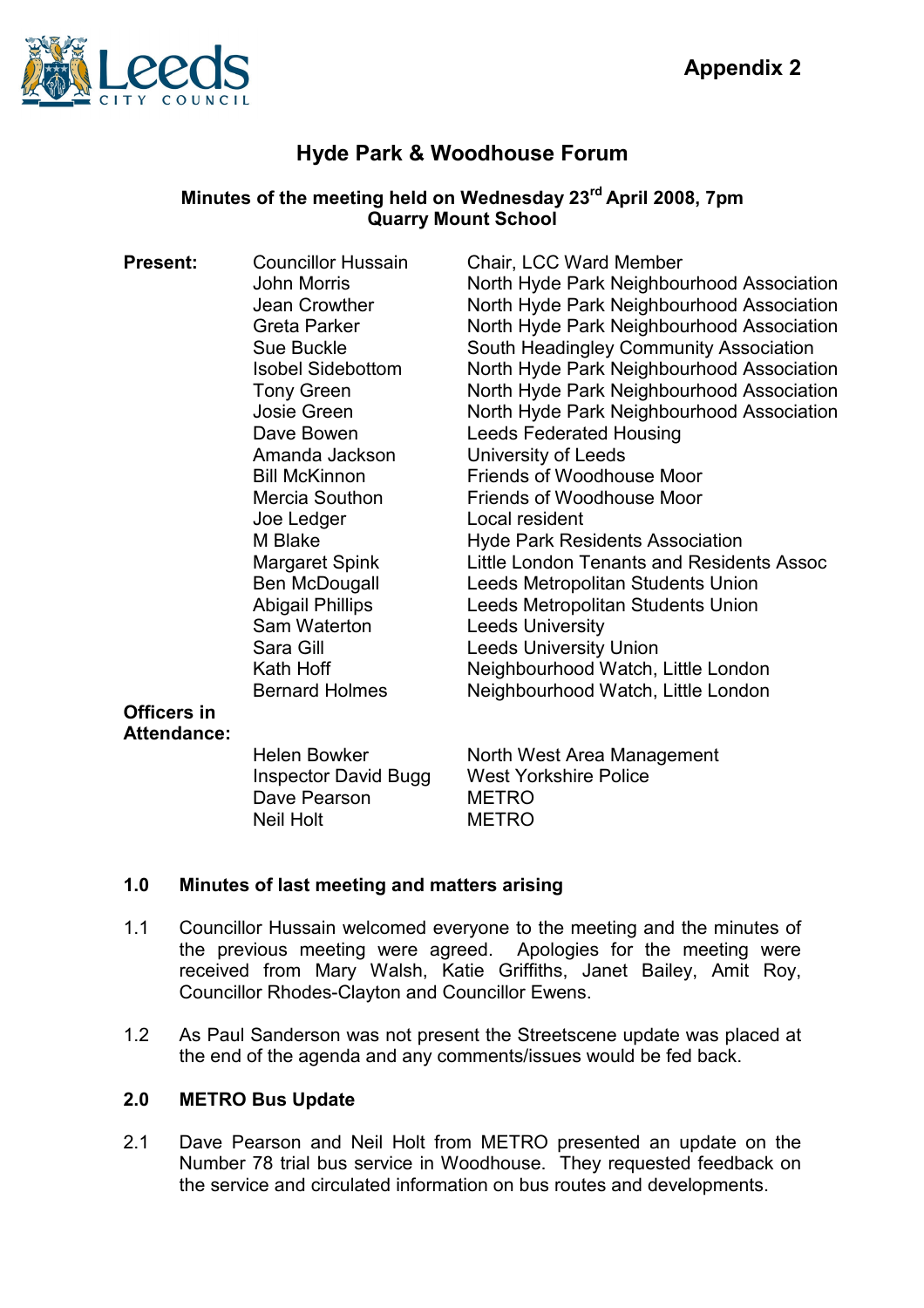- 2.2 It was agreed that METRO would disseminate a user friendly bus route map with the minutes. The Student Union representatives also requested that they send this information to the Students Union.
- 2.3 It was noted that a business case is currently being developed for a New Generation Transport in Leeds (a new trolley bus with overhead electric cables). They are using parts of the super tram route and would look to get the business case through in the next 18 months.
- 2.4 The group requested that any new public transport developments give due consideration to cyclists and pedestrians as need to look comprehensively at all options.

# 3.0 Police Update

- 3.1 Inspector Dave Bugg for Hyde Park and Woodhouse Neighbourhood Policing Team (NPT) gave an update. In summary, specific references were made to the following:-
	- Chief Inspector Paul Money has been assigned to the North West area;
	- Various Police operations have taken place since February 2008 with numerous warrants and arrests made;
	- There is a high number of drug related problems in the area but significant arrests have been made and there are ongoing multi-agency meetings taking place to combat the problem;
	- The NPT are working on enforcing illegal parking and obstructions in the area and have targeted households and cars with a letter drop;
	- Insp Bugg has met with the Head of Security from the Universities to establish a closer working relationship;
	- In terms of graffiti in the area it seems that tagging is being done by people from outside the area. The Police are currently working on some publicity and linking in with the Graffiti Unit;
	- The NPT website is live and contact details are soon to be distributed. Mobile phones for all police officers and PCSOs should be available by the next forum meeting.
- 3.2 There were questions taken around parking enforcement and who was responsible for this. It was made clear by Insp Bugg that parking restrictions are enforced by the Council and parking obstructions are enforced by the Police.
- 3.3 It was reported that there are Council plans in place for parking restrictions in parts of the ward. Insp Bugg is aware of the parking issues in the ward and proactive enforcement is already being done via PCSOs and traffic police. Cllr Hussain to speak with Highways about making the Brudenells and Burley Lodges the next collective priority area for parking restrictions (key message). Concerns were noted from the group that displacement would occur and the parking problems would just move into the Headingley ward. Cllr Hussain to take these concerns to Headingley Councillors.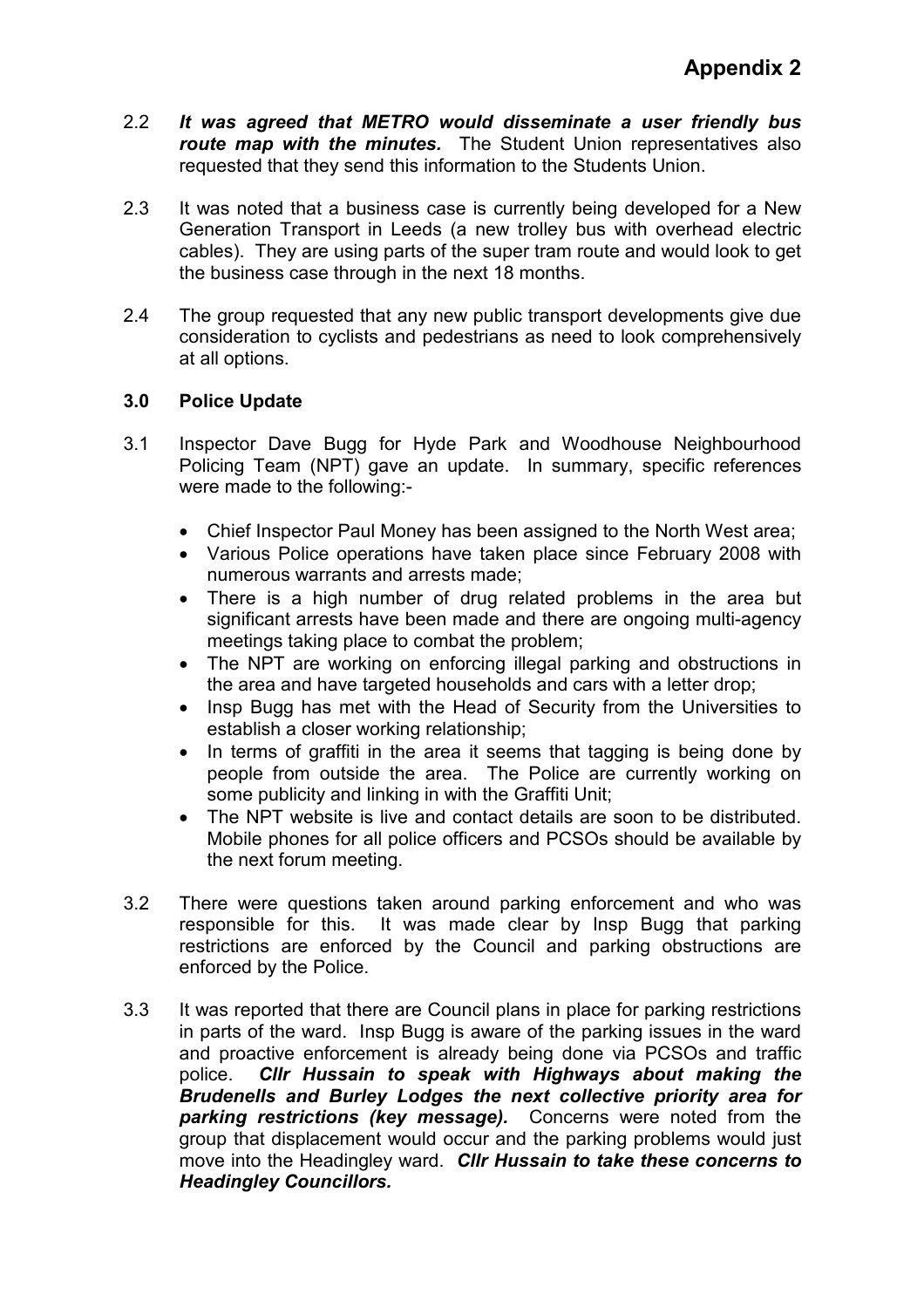- 3.4 The group requested that there are secure places in the city centre for parking bikes as there are in other cities to encourage people to cycle. This suggestion to be taken to the Highways department (key message).
- 3.5 Amanda Jackson from University of Leeds added they have received funding to implement a cycling scheme at the University. There are also established working groups to look at environmental issues.
- 3.6 It was requested by the group that a Highways update be given at the next meeting to look at residents parking and to clarify charges for permits.
- 3.7 Issues on Woodhouse Moor were raised as damage is being done by people having bbqs on the moor. Insp Bugg confirmed that his PCSOs do patrol the moor but not all the time, although is a priority on weekends. A message needs to be sent to students and local residents that the council byelaw states that it is illegal to have bbqs on the moor (key message).
- 3.8 The DPPO was raised and whether the NPT supported the inclusion of the moor. Insp Bugg replied that it was supported on Hanover and Woodhouse Square as that is where street drinkers were congregating. He would however feedback these issues to the new Chief Inspector.

#### 4.0 Streetscene Issues

- 4.1 As a Streetscene Officer had not been present at the meeting a list of issues and concerns were noted which would be followed up with relevant officers.
- 4.2 An update was also given on plans for the student changeover 2008 and feedback was received.
- 4.3 It was noted that the green recycling bag scheme in Woodhouse was very successful and would like to see this rolled out in other areas where recycling isn't working as well (key message).

#### 5.0 AOB and key messages for Inner Area Committee

- 5.1 A 'meet the candidates' meeting is being held on  $28<sup>th</sup>$  April at Headingley Methodist Church in the run up to the local elections. Both candidates from the Headingley and Hyde Park and Woodhouse ward would be present.
- 5.2 It was noted that there needed to be a multi-agency approach to dealing with landlords as have received complaints about students not receiving their deposits back.
- 5.3 The following key messages for Inner Area Committee were noted:
	- Highways to be contacted about making the Brudenells and Burley Lodges the next collective priority area for parking restrictions;